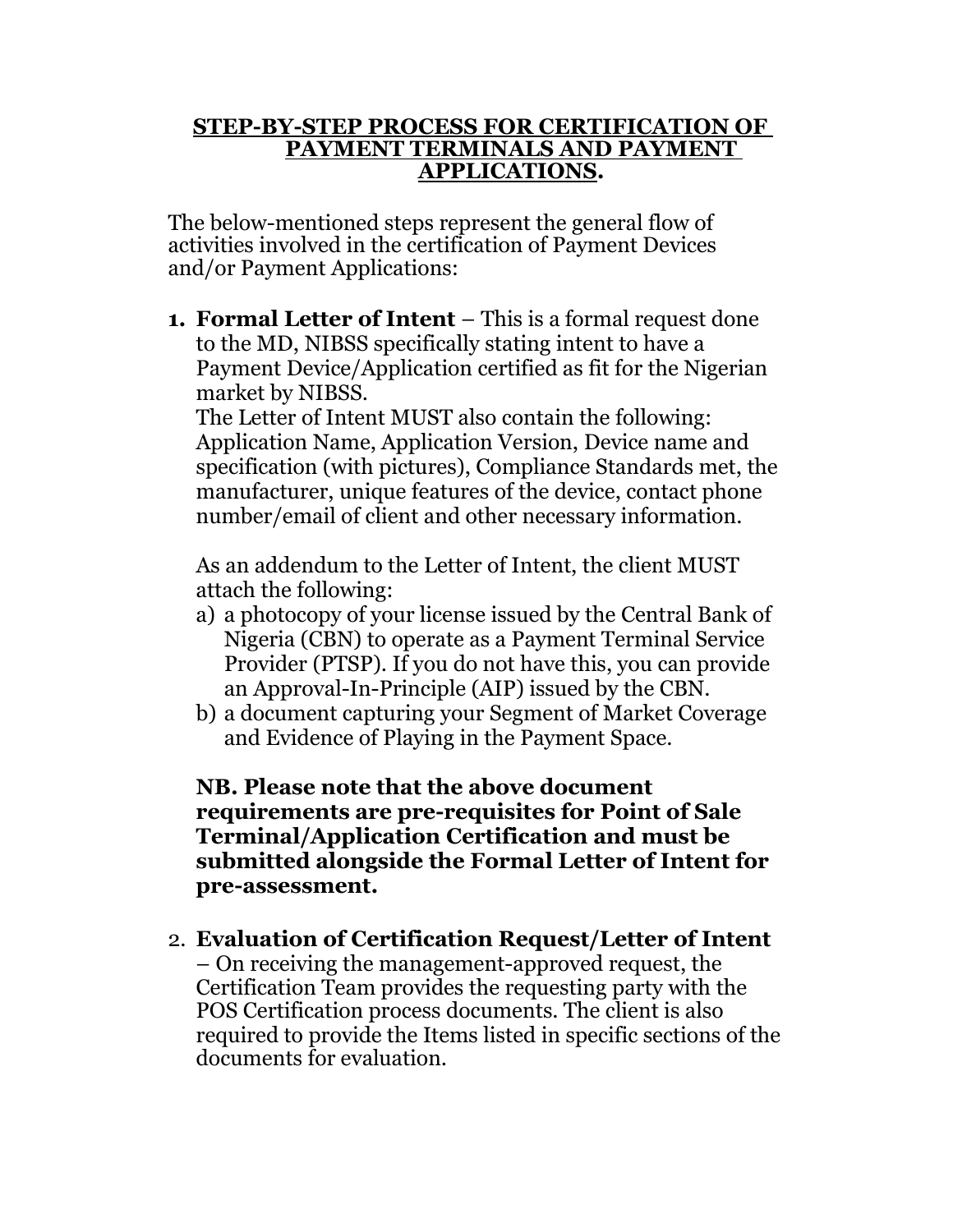- 3. **Submission of Requirements**  The Company submits the documents as required, and NIBSS Legal Team performs a thorough examination of the documents provided. As part of this examination, Due Diligence Visits may be performed to assess the capability of the company in carrying on its business.
- 4. **Execution of NDA**  After Due Diligence Visit, there may be need to execute a Non-Disclosure Agreement with NIBSS (particularly for new Application Certification) to be followed by the provision of API (Interface Specification Document), POS Functional Specifications, and POS Certification Test Cases for the purpose of guiding Application Development.
- 5. **Letter of Commitment –** As part of the certification process, all OEMs (Payment Device Manufacturers) are required to provide a formal letter to NIBSS clearly expressing their partnership with and support of the company whose device is presented for certification. Also, Technical Support and other Maintenance/Replacement Commitments are required
- 6. **Provision of Specification Document and Test Details:** The Certification Team provides the requesting party with the POS Technical Specification documents and the POS Application Certification Test Case Document that will guide the client in the development and testing of Application. Upon successful development and test completion, client is expected to submit the Filled **POS Application Test Script** to NIBSS for evaluation and review.
- 7. **Handover of POS Terminal and Application**  After successful review of client's filled Test Script, NIBSS Certification Team will schedule a **handover session** with client for proper handover of the device and necessary pass codes for the device/application. A brief demo is carried out on the application and basic checks on customer operations is done to ascertain if the application is ready for testing.